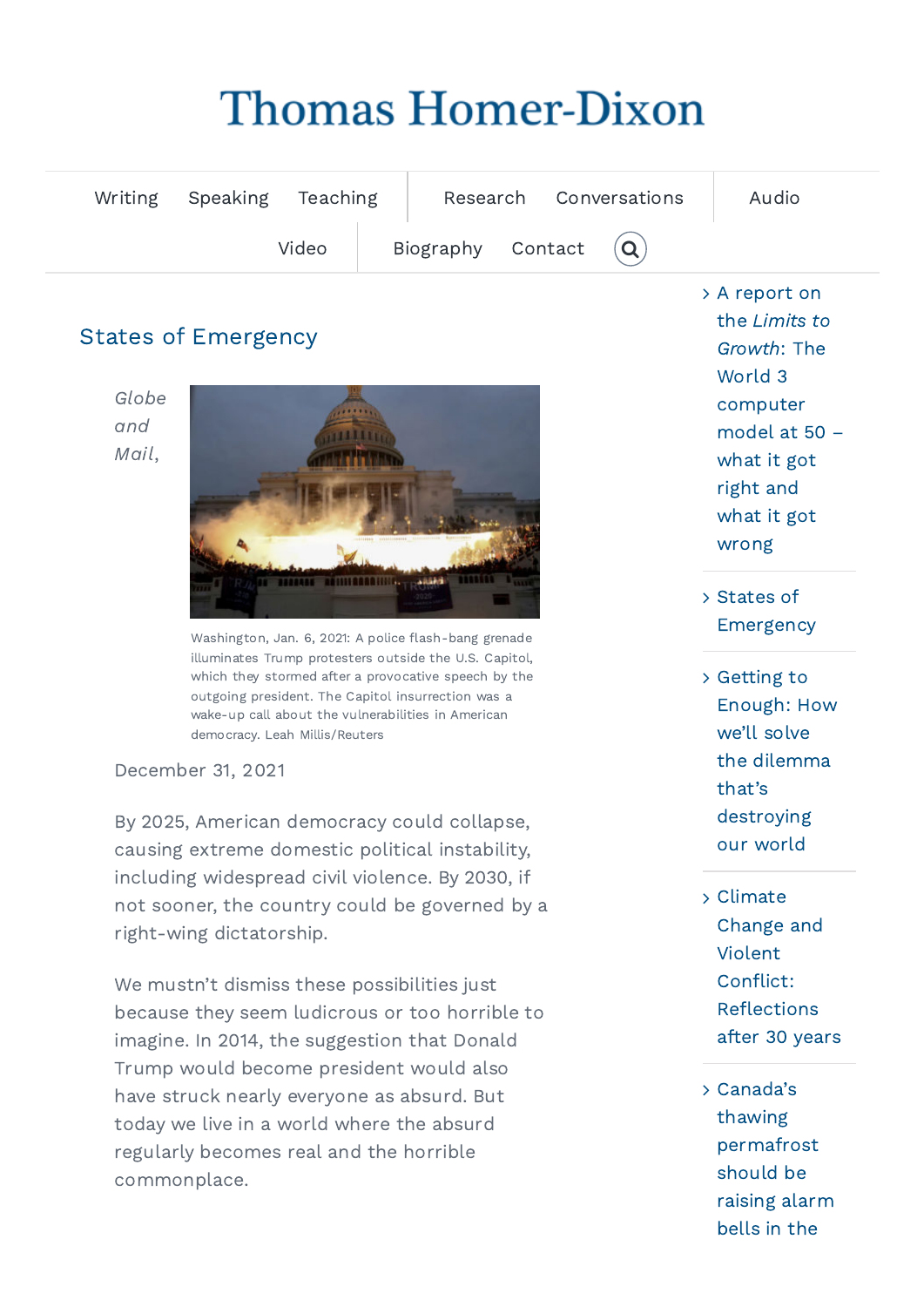Leading American academics are now actively addressing the prospect of a fatal weakening of U.S. democracy.

This past November, more than 150 professors of politics, government, political economy and international relations [appealed](https://can01.safelinks.protection.outlook.com/?url=https%3A%2F%2Fwww.axios.com%2Fmidnight-is-approaching-to-pass-voting-rights-protections-d3d8cb12-3b2c-4422-8eee-f60425265472.html&data=04%7C01%7CLJutras%40globeandmail.com%7C3f84cd1eaac546dd27bb08d9c59fa629%7C44376110425e46ab942e26c9518bfd03%7C1%7C0%7C637758112819131902%7CUnknown%7CTWFpbGZsb3d8eyJWIjoiMC4wLjAwMDAiLCJQIjoiV2luMzIiLCJBTiI6Ik1haWwiLCJXVCI6Mn0%3D%7C2000&sdata=u61H7OtYQWaGpivOnrfy8MUlJ6HL6cah1nyl8YxLHkU%3D&reserved=0) to Congress to pass the [Freedom](https://can01.safelinks.protection.outlook.com/?url=https%3A%2F%2Fwww.brennancenter.org%2Four-work%2Fresearch-reports%2Ffreedom-vote-act&data=04%7C01%7CLJutras%40globeandmail.com%7C3f84cd1eaac546dd27bb08d9c59fa629%7C44376110425e46ab942e26c9518bfd03%7C1%7C0%7C637758112819131902%7CUnknown%7CTWFpbGZsb3d8eyJWIjoiMC4wLjAwMDAiLCJQIjoiV2luMzIiLCJBTiI6Ik1haWwiLCJXVCI6Mn0%3D%7C2000&sdata=GvihVDwuaxEi2GG1s96iFS%2FTL1sC7MeApk6cIkHMCJI%3D&reserved=0) to Vote Act, which would protect the integrity of US elections but is now stalled in the Senate. This is a moment of "great peril and risk," they wrote. "Time is ticking away, and midnight is approaching."

Status connected with Thomas Homer-Dixon Connected with Thomas Homer-Dixon Status 2014 and Dixon Status 2014 and Dixon Status 2014 and Dixon Status 2014 and Dixon Status 2014 and Dixon Status 2014 and Dixon Status 2014 and I'm a scholar of violent conflict. For more than 40 years, I've studied and published on the causes of war, social breakdown, revolution, ethnic violence and genocide, and for nearly two decades I led a centre on peace and conflict studies at the University of Toronto.

United States, I see a political and social Today, as I watch the unfolding crisis in the landscape flashing with warning signals.

United States in the 1980s, I sometimes radio talk show host and later television  $B_1$  clicking to receive occasional updates from Thomas from Thomas from Thomas from Thomas from Thomas from Thomas from Thomas from Thomas from Thomas from Thomas from Thomas from Thomas from Thomas from Thomas from Tho  $\sim$  Denote once and with and manifold.  $\frac{1}{\sqrt{2}}$  chisel into a faint crack in the moral authority I'm not surprised by what's happening there – not at all. During my graduate work in the listened to Rush Limbaugh, the right-wing personality. I remarked to friends at the time that, with each broadcast, it was if Mr. Limbaugh were wedging the sharp end of a of U.S. political institutions, and then slamming the other end of that chisel with a hammer.

Search... power lately amplified through social media connected and propagated deeply into **Example 2022** Change<br>Almorice's anea estamed institutions In the decades since, week after week, year after year, Mr. Limbaugh and his fellow travellers have hammered away – their blows' and outlets such as Fox News and Newsmax. The cracks have steadily widened, ramified, [America](http://vibrantcontent.ca/)'s [once-este](https://homerdixon.com/privacy-policy)emed institutions,

## battle against [climate](https://homerdixon.com/canadas-thawing-permafrost-should-be-raising-alarm-bells-in-the-battle-against-climate-change/) change

#### Yearly Archive

Select Year

#### Categories

[Alberta](https://homerdixon.com/writing/general/alberta/)

[Argument](https://homerdixon.com/writing/academic/argument-analysis/) Analysis

Book [Reviews](https://homerdixon.com/writing/academic/book-reviews/)

[China](https://homerdixon.com/writing/general/china/)

Climate [Change](https://homerdixon.com/writing/general/climate-change/)

[Conflict](https://homerdixon.com/writing/combos/conflict/)

[Complexity](https://homerdixon.com/writing/combos/complexity/)

[Education](https://homerdixon.com/writing/general/education/)

## [Environment](https://homerdixon.com/writing/combos/environment-and-energy/) and Energy

- [Environmental](https://homerdixon.com/writing/academic/environmental-scarcity-and-violent-conflict-hypothesis-conceptual-framework-and-methodology/) Scarcity and Violent Conflict: Hypotheses, **Conceptual** Framework, and Methodology
- > [Ideological](https://homerdixon.com/writing/combos/ideological-change/) Change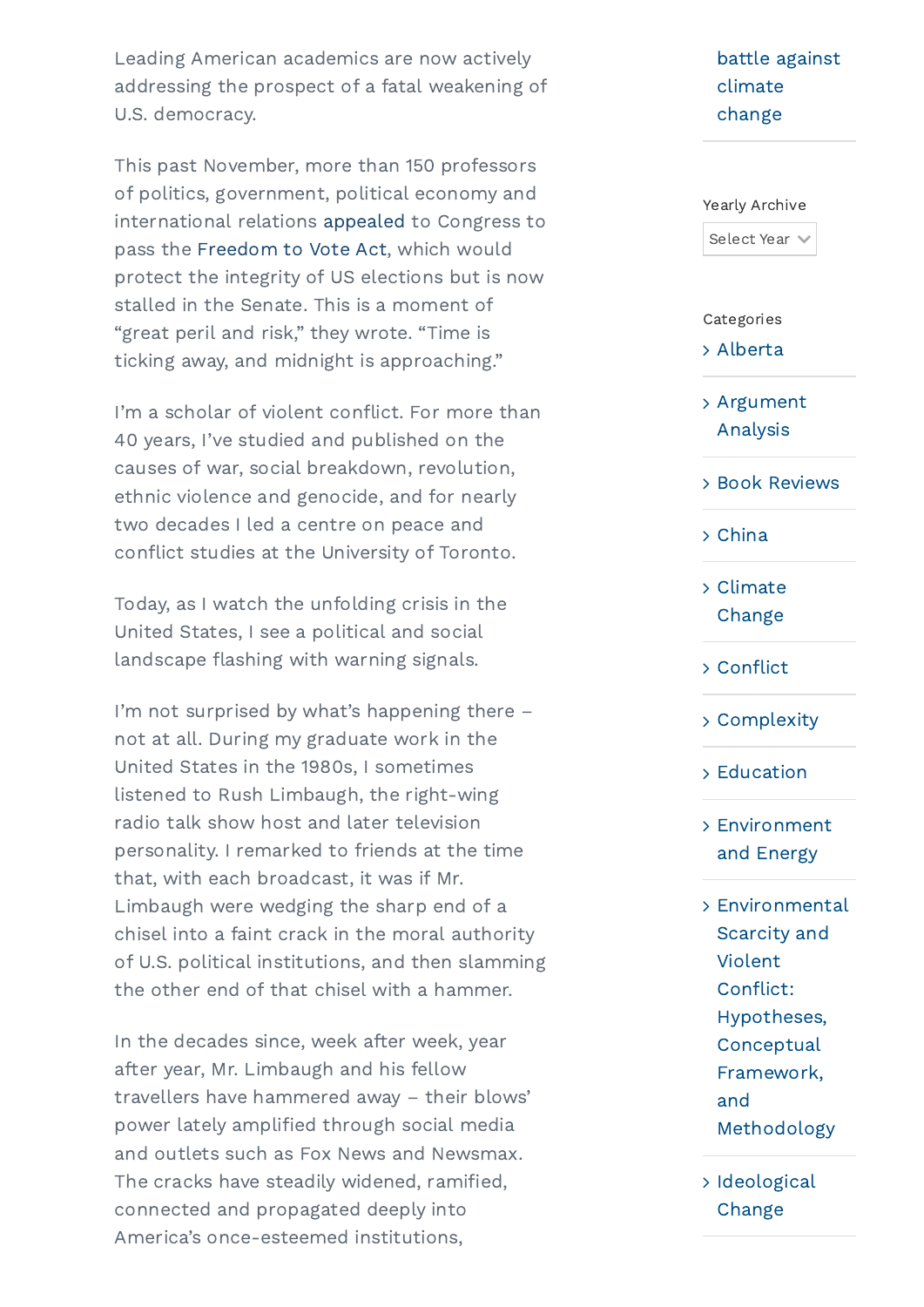profoundly compromising their structural integrity. The country is becoming increasingly ungovernable, and some experts believe it could descend into civil war.

How should Canada prepare?

In 2020, president Donald Trump awarded Mr. Limbaugh the Presidential Medal of Freedom. The act signalled that Mr. Limbaugh's brand of bullying, populist white ethnocentrism – a rancid blend of aggrieved attacks on liberal elites, racist dog-whistling, bragging about American exceptionalism and appeals to authoritarian leadership – had become an integral part of mainstream political ideology in the U.S.

died in early 2021, and his ilk for America's rom e abiding distrust in government baked into the Revolution, to slavery, to the political  $\mathbf{S}$  clicking 'Sign Up', you are accepting to receive occasional updates from Thomas  $\mathbf{S}$ Home radio jack as farraam information is safe and with any operation is safe and with any operation  $\mathcal{L}$ failure of Reconstruction after the Civil War. But one can't blame only Mr. Limbaugh, who dysfunction. These people and their actions are as much symptoms of that dysfunction as its root causes, and those causes are many. Some can be traced to the country's founding – to an country's political culture during the compromise of the Electoral College that slavery spawned, to the overrepresentation of rural voting power in the Senate, and to the But successful polities around the world have overcome flaws just as fundamental.

manapoint in the contractive and signing.<br>flaws and recent shifts in the society's economic insecurity, and rising inequality as the<br>Country's assessmy transformed by What seems to have pushed the United States to the brink of losing its democracy today is a multiplication effect between its underlying "material" characteristics. These shifts include stagnating middle-class incomes, chronic economic insecurity, and rising inequality as the [country](http://vibrantcontent.ca/)'s [economy](https://homerdixon.com/privacy-policy) – transformed by

#### > [Ingenuity](https://homerdixon.com/writing/combos/ingenuity-gap/) Gap

#### [Innovation](https://homerdixon.com/writing/combos/innovation/)

- Leadership, Politics, and **[Democracy](https://homerdixon.com/writing/general/leadership-politics-and-democracy/)**
- New **[Economics](https://homerdixon.com/writing/combos/new-economics/)**
- [Population](https://homerdixon.com/writing/general/population/)
- [Psychology](https://homerdixon.com/writing/general/psychology/)
- [Science](https://homerdixon.com/writing/general/science-policy/) **Policy**
- Stay connected with Thomas Homes Homes Homes Homes Homes Homes Homes Homes Homes Homes Homes Homes Homes Homes Homes Homes Homes Homes Homes Homes Homes Homes Homes Homes Homes Homes Homes Homes Homes Homes Homes Homes Hom Societal Growth and **Crisis** 
	- System [Resilience](https://homerdixon.com/writing/general/system-resilience/)
	- [Terrorism](https://homerdixon.com/writing/general/terrorism/)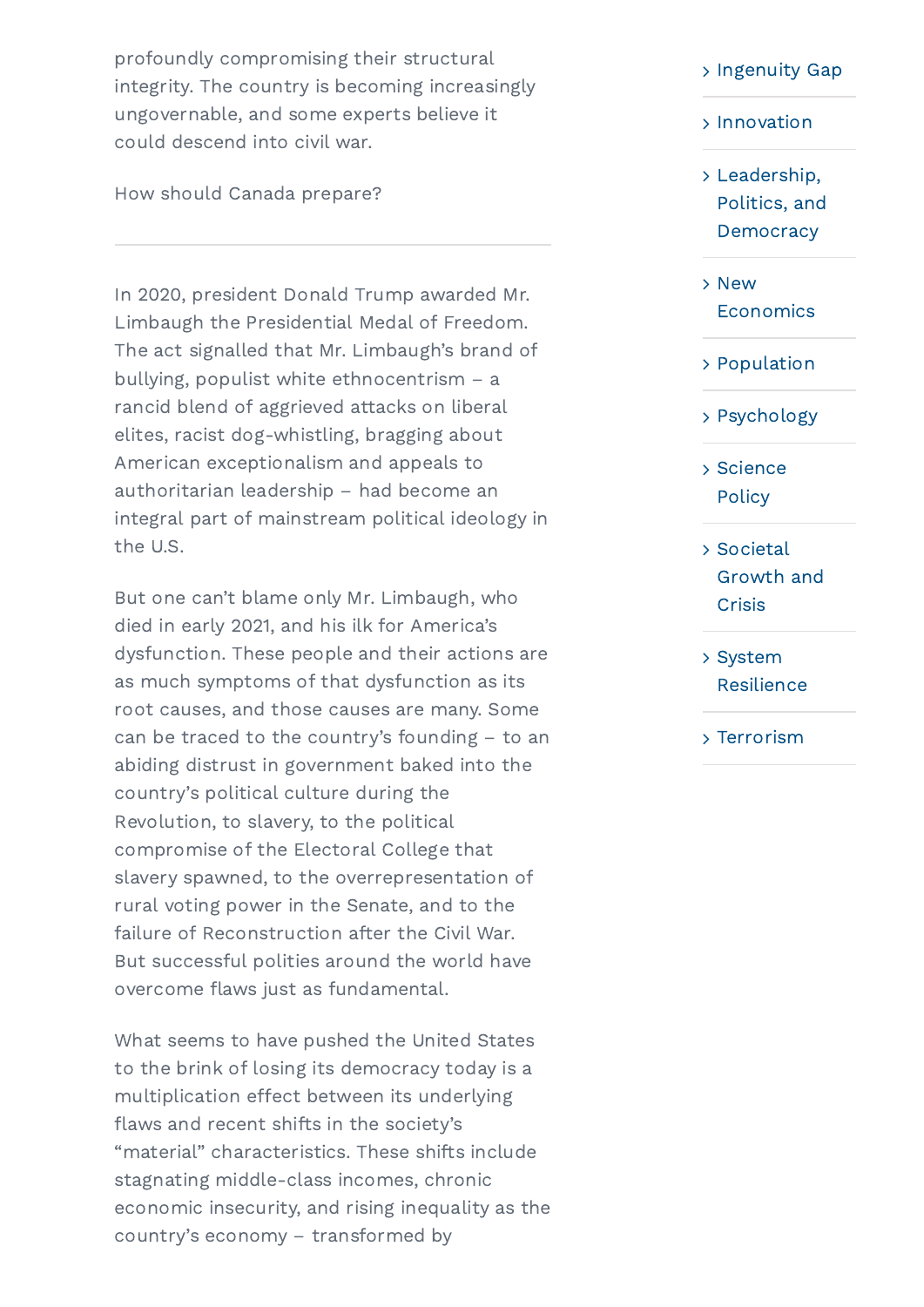technological change and globalization – has transitioned from muscle power, heavy industry, and manufacturing as the main sources of its wealth to idea power, information technology, symbolic production and finance. As returns to labour have stagnated and returns to capital have soared, much of the U.S. population has fallen [behind.](https://can01.safelinks.protection.outlook.com/?url=https%3A%2F%2Fsgp.fas.org%2Fcrs%2Fmisc%2FR45090.pdf&data=04%7C01%7CLJutras%40globeandmail.com%7C3f84cd1eaac546dd27bb08d9c59fa629%7C44376110425e46ab942e26c9518bfd03%7C1%7C0%7C637758112819131902%7CUnknown%7CTWFpbGZsb3d8eyJWIjoiMC4wLjAwMDAiLCJQIjoiV2luMzIiLCJBTiI6Ik1haWwiLCJXVCI6Mn0%3D%7C2000&sdata=2d39Hu%2BjtNuDhrp4HFmKDu4GwpmpwIN%2Fvs4jCvsO3i0%3D&reserved=0) Inflation-adjusted [wages](https://can01.safelinks.protection.outlook.com/?url=https%3A%2F%2Ffred.stlouisfed.org%2Fseries%2FLES1252881900Q&data=04%7C01%7CLJutras%40globeandmail.com%7C3f84cd1eaac546dd27bb08d9c59fa629%7C44376110425e46ab942e26c9518bfd03%7C1%7C0%7C637758112819131902%7CUnknown%7CTWFpbGZsb3d8eyJWIjoiMC4wLjAwMDAiLCJQIjoiV2luMzIiLCJBTiI6Ik1haWwiLCJXVCI6Mn0%3D%7C2000&sdata=utHq44JCV%2FUiM3op0%2BcDIv3NLr9hMZQkL433%2BRd56lM%3D&reserved=0) for the median male worker in the fourth quarter of 2019 (prior to the infusion of economic support owing to the COVID-19 pandemic) were lower than in 1979; meanwhile, between 1978 and 2016, CEO [incomes](https://can01.safelinks.protection.outlook.com/?url=https%3A%2F%2Fwww.epi.org%2Fpublication%2Fceo-pay-remains-high-relative-to-the-pay-of-typical-workers-and-high-wage-earners%2F&data=04%7C01%7CLJutras%40globeandmail.com%7C3f84cd1eaac546dd27bb08d9c59fa629%7C44376110425e46ab942e26c9518bfd03%7C1%7C0%7C637758112819131902%7CUnknown%7CTWFpbGZsb3d8eyJWIjoiMC4wLjAwMDAiLCJQIjoiV2luMzIiLCJBTiI6Ik1haWwiLCJXVCI6Mn0%3D%7C2000&sdata=7eiZJPj3jGIAqtH2cKD%2B4v7yfriQ2qdxHqwdRqED6dw%3D&reserved=0) in the biggest companies rose from 30 times that of the average worker to 271 times. Economic insecurity is widespread in broad swaths of the country's interior, while growth is increasingly concentrated in a dozen or so metropolitan centres.

Two other material factors are key. The first is asmographier as miningration, aging,<br>intermarriage and a decline in church-going First white Christians in America, right-wing Last being "replaced." The second is pervasive elite Email America are broadly unwilling to pay the taxes, resourced government can't solve everyday problems, the more people give up on it, and the more they turn to their own resources and their country's economic, educational, racial demographic: as immigration, aging, have reduced the percentage of non-Hispanic ideologues have inflamed fears that traditional U.S. culture is being erased and whites are selfishness: The wealthy and powerful in invest in the public services, or create the avenues for vertical mobility that would lessen and geographic gaps. The more an undertheir narrow identity groups for safety.

America's economic, racial and social gaps have aggravating the gaps. The political right and left helped cause ideological polarization between the political right and left, and the worsening polarization has paralyzed government while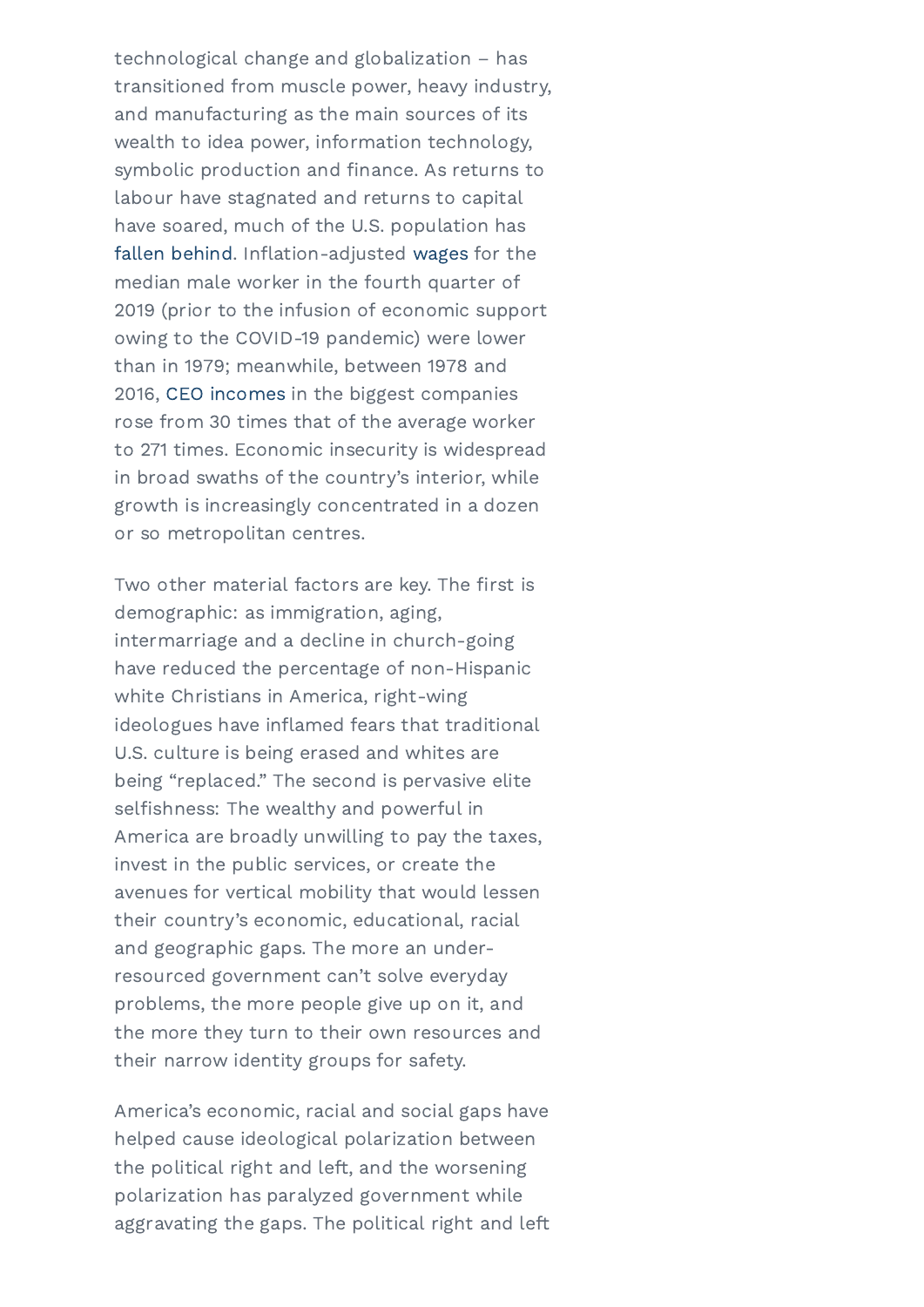are isolated from, and increasingly despise, each other. Both believe the stakes are existential – that the other is out to destroy the country they love. The moderate political centre is fast vanishing.

And, oh yes, the population is armed to the teeth, with [somewhere](https://can01.safelinks.protection.outlook.com/?url=https%3A%2F%2Fwww.washingtonpost.com%2Fnews%2Fwonk%2Fwp%2F2018%2F06%2F19%2Fthere-are-more-guns-than-people-in-the-united-states-according-to-a-new-study-of-global-firearm-ownership%2F&data=04%7C01%7CLJutras%40globeandmail.com%7C3f84cd1eaac546dd27bb08d9c59fa629%7C44376110425e46ab942e26c9518bfd03%7C1%7C0%7C637758112819131902%7CUnknown%7CTWFpbGZsb3d8eyJWIjoiMC4wLjAwMDAiLCJQIjoiV2luMzIiLCJBTiI6Ik1haWwiLCJXVCI6Mn0%3D%7C2000&sdata=wAbfO2EOOAyZTsekeUkDc07IFWyyc%2BBi%2BSSRtww%2BhmQ%3D&reserved=0) around 400 million firearms in the hands of civilians.

Some diagnoses of America's crisis that highlight "toxic polarization" imply the two sides are equally responsible for that crisis. They aren't. While both wings of U.S. politics have fanned polarization's flames, blame lies disproportionately on the political right.

According to Harvard's renowned sociologist early 2000s fringe elements of the Republican First Koch brothers) to turn extreme laissez-faire Then, in 2008, Barack Obama's election as immigration and cultural change among older, By clicking 'Sign Up', you are accepting to receive occasional updates from Thomas "marriage of convenience between anti-Homer-Dixon. Your personal information is safe and will not be shared with anyone. You government free-market plutocrats and racially Trump, the two forces were joined. The GOP and political scientist Theda Skocpol, in the party used disciplined tactics and enormous streams of money (from billionaires like the ideology into orthodox Republican dogma. president increased anxieties about often economically insecure members of the white middle-class, who then coalesced into the populist Tea Party movement. Under Mr. became, Dr. Skocpol writes, a radicalized anxious ethno-nationalist activists and voters."

methods, demagogues on the right are pushing Mr. Trump and a host of acolytes and with trump and a nost of acotytes and<br>[wannab](http://vibrantcontent.ca/)ees [such](https://homerdixon.com/privacy-policy) as Fox's Tucker Carlson and Now, adopting Mr. Limbaugh's tried-and-true the radicalization process further than ever before. By weaponizing people's fear and anger,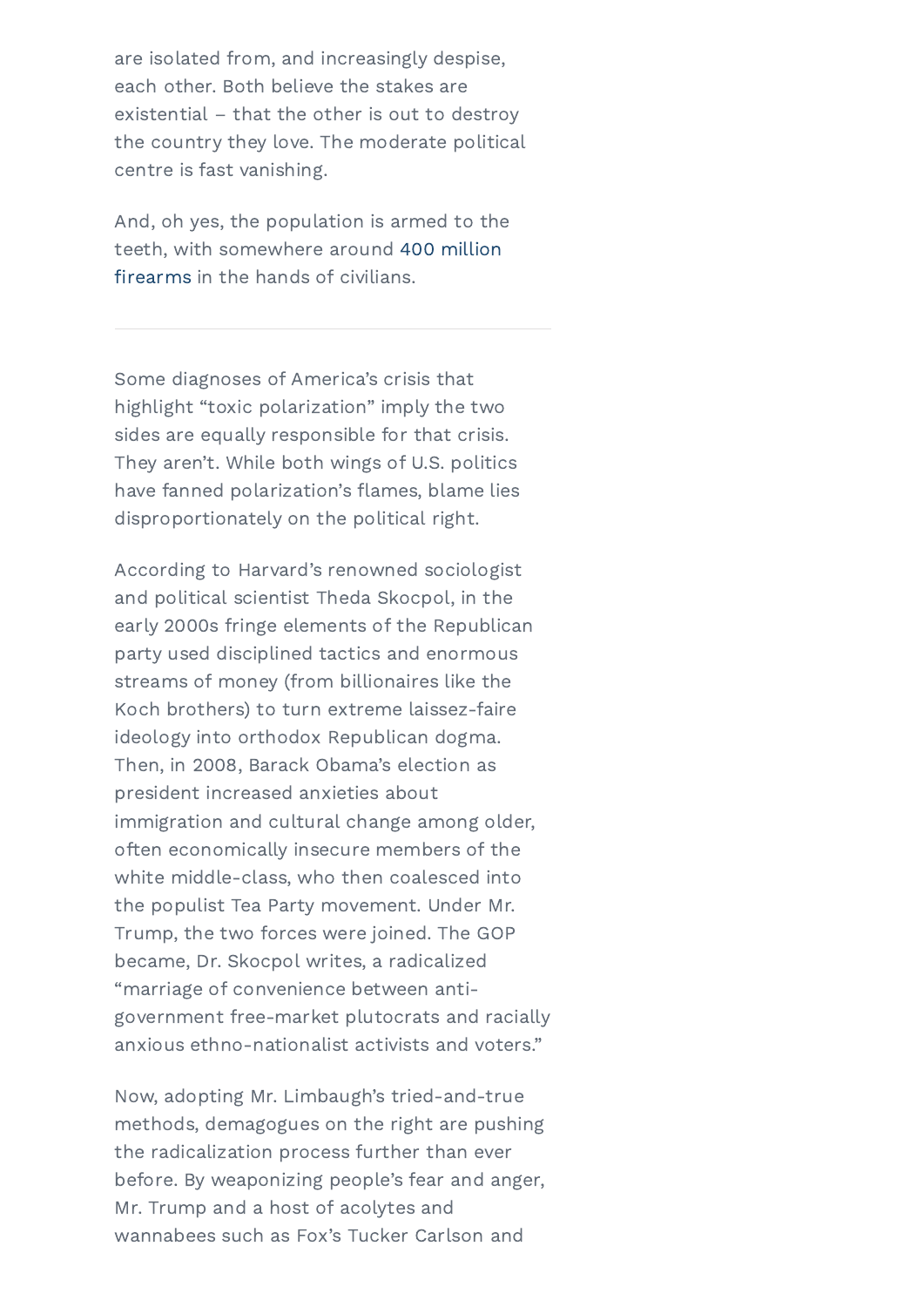Georgia Representative Marjorie Taylor Greene have captured the storied GOP and transformed it into a near-fascist personality cult that's a perfect instrument for wrecking democracy.

And it's not inaccurate to use the F word. As conservative commentator David Frum [argues,](https://can01.safelinks.protection.outlook.com/?url=https%3A%2F%2Fwww.theatlantic.com%2Fideas%2Farchive%2F2021%2F07%2Ftheres-word-what-trumpism-becoming%2F619418%2F&data=04%7C01%7CLJutras%40globeandmail.com%7C3f84cd1eaac546dd27bb08d9c59fa629%7C44376110425e46ab942e26c9518bfd03%7C1%7C0%7C637758112819131902%7CUnknown%7CTWFpbGZsb3d8eyJWIjoiMC4wLjAwMDAiLCJQIjoiV2luMzIiLCJBTiI6Ik1haWwiLCJXVCI6Mn0%3D%7C2000&sdata=N8LBReQxSQwK%2FDHF%2BRo1FevM4881bx2Xgk5zQe6GYMw%3D&reserved=0) Trumpism increasingly resembles European fascism in its contempt for the rule of law and [glorification](https://can01.safelinks.protection.outlook.com/?url=https%3A%2F%2Fwww.nytimes.com%2F2021%2F11%2F12%2Fus%2Fpolitics%2Frepublican-violent-rhetoric.html&data=04%7C01%7CLJutras%40globeandmail.com%7C3f84cd1eaac546dd27bb08d9c59fa629%7C44376110425e46ab942e26c9518bfd03%7C1%7C0%7C637758112819131902%7CUnknown%7CTWFpbGZsb3d8eyJWIjoiMC4wLjAwMDAiLCJQIjoiV2luMzIiLCJBTiI6Ik1haWwiLCJXVCI6Mn0%3D%7C2000&sdata=npva5HnTykTfLPOsqLrbalZY0Kml7rzc4%2BjLgcn%2BNUI%3D&reserved=0) of violence. Evidence is as close as the latest right-wing Twitter meme: widely circulated holiday photos show Republican politicians and their family members, including young children, sitting in front of their Christmas trees, all smiling gleefully while cradling pistols, shotguns and assault rifles.

State are there than symbols. The reamp<br>cult presents itself as the only truly patriotic .<br>against traitorous Democrats beholden to understand nor support "true" American involved didn't think they were attacking U.S. were. Instead, they believed their "patriotic" Those guns are more than symbols. The Trump party able to defend U.S. values and history cosmopolitan elites and minorities who neither values. The Jan. 6 storming of the U.S. capitol must be understood in these terms. The people democracy – although they unquestionably actions were needed to save it.

 $B_{\rm F}$  is a substantial one agriculation or a population no longer holds those beliefs and values, then democracy can't survive. Probably future; a close runner up is willingness to iaoi piin narrative of U.S. right-wing demagogues, from Democracy is an institution, but underpinning that institution is a vital set of beliefs and values. If a substantial enough fraction of a the most important is recognition of the equality of the polity's citizens in deciding its concede power to one's political opponents, should those equal citizens decide that's what they want. At the heart of the ideological Mr. Trump on down, is the implication that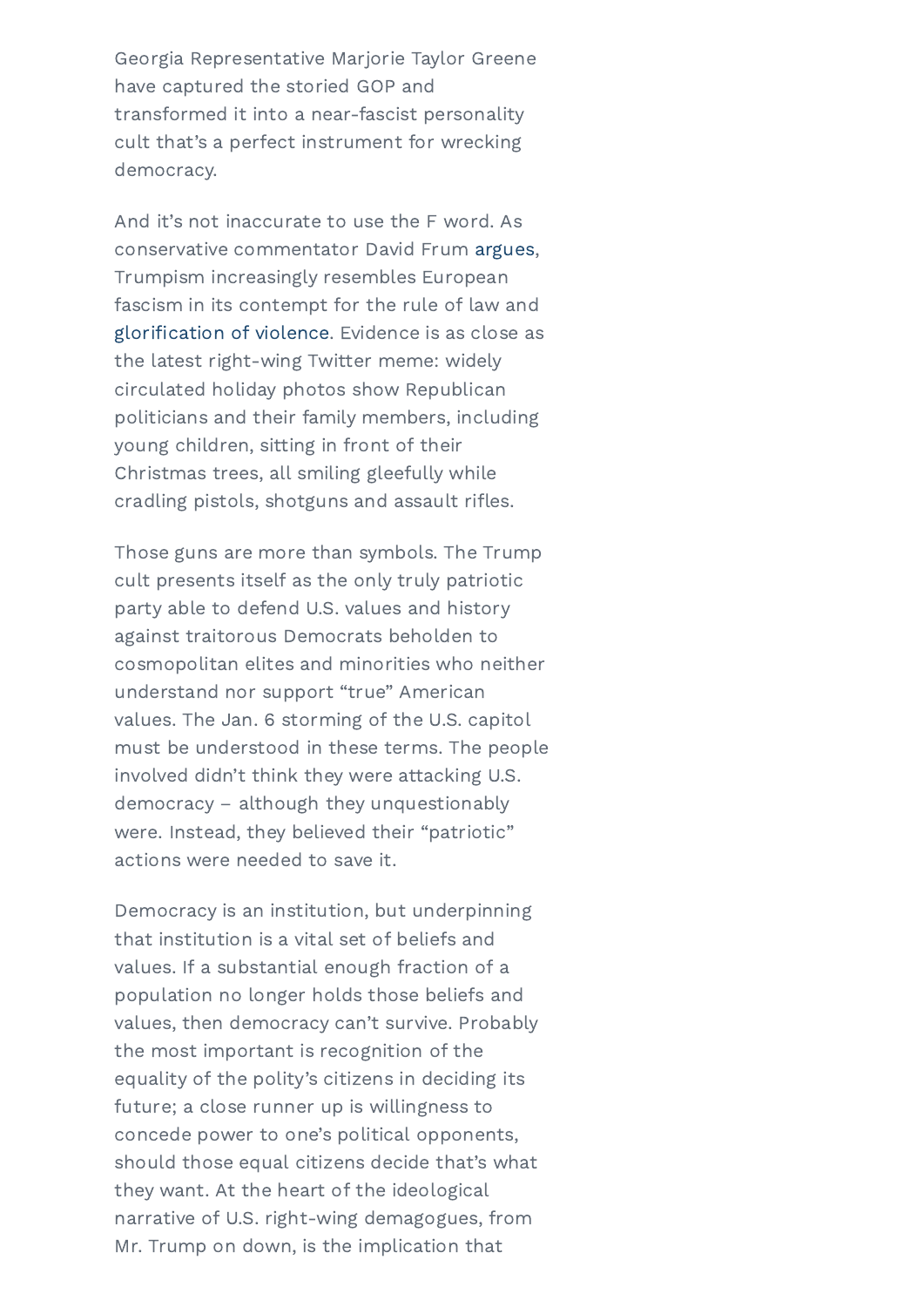large segments of the country's population – mainly the non-white, non-Christian, and educated urban ones – aren't really equal citizens. They aren't quite full Americans, or even real Americans.

This is why Mr. Trump's "Big Lie" that the 2020 presidential election was stolen from him – a falsehood that nearly 70 per [cent](https://can01.safelinks.protection.outlook.com/?url=https%3A%2F%2Fwww.prri.org%2Fresearch%2Fcompeting-visions-of-america-an-evolving-identity-or-a-culture-under-attack%2F&data=04%7C01%7CLJutras%40globeandmail.com%7C3f84cd1eaac546dd27bb08d9c59fa629%7C44376110425e46ab942e26c9518bfd03%7C1%7C0%7C637758112819131902%7CUnknown%7CTWFpbGZsb3d8eyJWIjoiMC4wLjAwMDAiLCJQIjoiV2luMzIiLCJBTiI6Ik1haWwiLCJXVCI6Mn0%3D%7C2000&sdata=PIsG5DedpL9L11sccyTxtH9fnVOL%2BbmuP4mv0Hn6Nqg%3D&reserved=0) of Republicans now accept as true – is such potent anti-democratic poison. If the other side is willing to steal an election, then they don't play by the rules. They've placed themselves outside the American moral community, which means they don't deserve to be treated as equals. There's certainly no reason to concede power to them, ever.

State with Thomas Homer-Dixon Connected With Thomas Homer-Dixon III and the Dixon Dixon Dixon Dixon Dixon Dixon Dixon Dixon Dixon Dixon Dixon Dixon Dixon Dixon Dixon Dixon Dixon Dixon Dixon Dixon Dixon Dixon Dixon Dixon Di promote Republican solidarity against from the psychological dynamic of extreme refashioned – into a moral crusade against evil Congressional districts into pretzel-like shapes, Willingness to publicly endorse the Big Lie has Mr. Trump. This isn't just an ideological move to Democrats. It puts its adherents one step away dehumanization that has led to some of the worst violence in human history. And it has – Republican efforts to [gerrymander](https://can01.safelinks.protection.outlook.com/?url=https%3A%2F%2Fwww.nytimes.com%2F2021%2F11%2F15%2Fus%2Fpolitics%2Frepublicans-2022-redistricting-maps.html%3Fsmid%3Dem-share&data=04%7C01%7CLJutras%40globeandmail.com%7C3f84cd1eaac546dd27bb08d9c59fa629%7C44376110425e46ab942e26c9518bfd03%7C1%7C0%7C637758112819131902%7CUnknown%7CTWFpbGZsb3d8eyJWIjoiMC4wLjAwMDAiLCJQIjoiV2luMzIiLCJBTiI6Ik1haWwiLCJXVCI6Mn0%3D%7C2000&sdata=knu9PlI7Zw9IFcuXfczki2CIhNIUW3ZbGNCrWDdp3oQ%3D&reserved=0) to [restrict](https://can01.safelinks.protection.outlook.com/?url=https%3A%2F%2Fwww.brennancenter.org%2Four-work%2Fresearch-reports%2Fvoting-laws-roundup-october-2021&data=04%7C01%7CLJutras%40globeandmail.com%7C3f84cd1eaac546dd27bb08d9c59fa629%7C44376110425e46ab942e26c9518bfd03%7C1%7C0%7C637758112819288142%7CUnknown%7CTWFpbGZsb3d8eyJWIjoiMC4wLjAwMDAiLCJQIjoiV2luMzIiLCJBTiI6Ik1haWwiLCJXVCI6Mn0%3D%7C2000&sdata=XDGmlGd38xMfVDEXXKLMdHnqsY9CvGfG9RAkpU5uoZg%3D&reserved=0) voting rights, and to take [control](https://can01.safelinks.protection.outlook.com/?url=https%3A%2F%2Fwww.nytimes.com%2F2021%2F03%2F24%2Fus%2Fpolitics%2Frepublicans-election-laws.html&data=04%7C01%7CLJutras%40globeandmail.com%7C3f84cd1eaac546dd27bb08d9c59fa629%7C44376110425e46ab942e26c9518bfd03%7C1%7C0%7C637758112819288142%7CUnknown%7CTWFpbGZsb3d8eyJWIjoiMC4wLjAwMDAiLCJQIjoiV2luMzIiLCJBTiI6Ik1haWwiLCJXVCI6Mn0%3D%7C2000&sdata=8hJ9BsxpikKcks0eLI3n9Puanzu0oc%2F7y%2B6iLPFSvEg%3D&reserved=0) of state-level electoral apparatuses.

 $B_1$  are accepting to  $B_2$  and  $B_3$  are  $B_4$  updates from Thomas from Thomas from Thomas from Thomas from Thomas from Thomas from Thomas from Thomas from Thomas from Thomas from Thomas from Thomas from Thomas from Tho means. One of the two American parties is now devoted to victory at any cost. When the situation is framed in such a Manichean way, righteous ends justify any

to use them. Polis show that between 20 and the presidency. the presidency. The content of  $\mathcal{P}$  is a policy policy  $\mathcal{P}$  is a policy policy policy  $\mathcal{P}$  is a policy policy of  $\mathcal{P}$  is a policy of  $\mathcal{P}$  is a policy of  $\mathcal{P}$  is a policy of  $\mathcal{P}$  is a policy of Many of those with guns are waiting for a signal to use them. Polls [show](https://can01.safelinks.protection.outlook.com/?url=https%3A%2F%2Fwww.theatlantic.com%2Fmagazine%2Farchive%2F2022%2F01%2Fjanuary-6-insurrection-trump-coup-2024-election%2F620843%2F&data=04%7C01%7CLJutras%40globeandmail.com%7C3f84cd1eaac546dd27bb08d9c59fa629%7C44376110425e46ab942e26c9518bfd03%7C1%7C0%7C637758112819288142%7CUnknown%7CTWFpbGZsb3d8eyJWIjoiMC4wLjAwMDAiLCJQIjoiV2luMzIiLCJBTiI6Ik1haWwiLCJXVCI6Mn0%3D%7C2000&sdata=68iCqRUgbv%2B8aeTWhyVwT6CWbQ%2F6kkXAXwNoK%2B8xO7c%3D&reserved=0) that between 20 and 30 million American adults believe both that the 2020 election was stolen from Mr. Trump and that violence is justified to return him to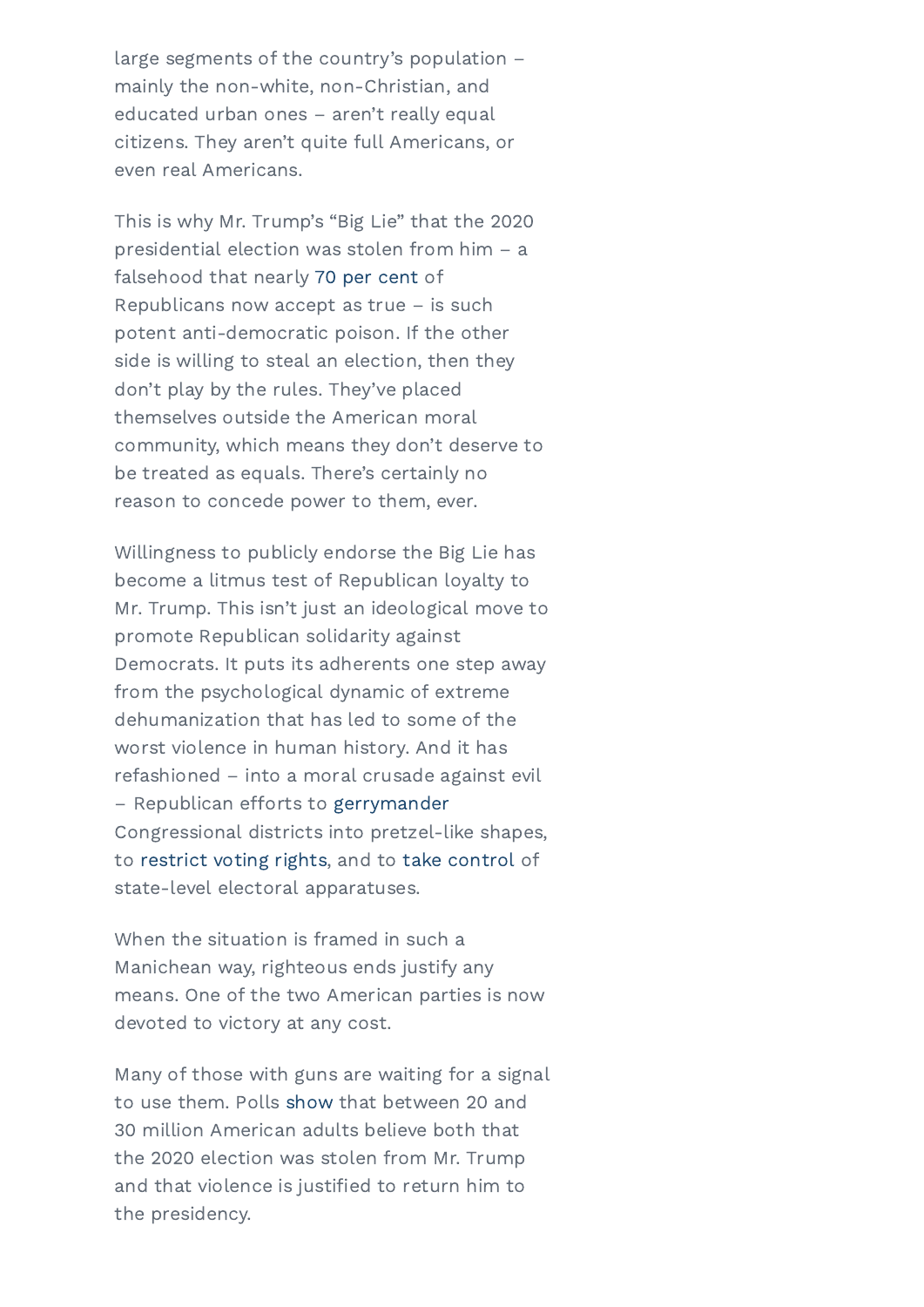In the weeks before the November, 2016, U.S. election, I talked to several experts to gauge the danger of a Trump presidency. I recently consulted them again. While in 2016 they were alarmed, this last month most were utterly dismayed. All told me the U.S. political situation has deteriorated sharply since last year's attack on Capitol Hill.

withstand efforts to subvert them; and second,<br>that the vest mejority of nearle will get rationally and be drawn to the political centre, Jack Goldstone, a political sociologist at George Mason University in Washington, D.C., and a leading authority on the causes of state breakdown and revolution, told me that since 2016 we've learned that early optimism about the resilience of U.S. democracy was based on two false assumptions: "First, that American institutions would be strong enough to easily that the vast majority of people will act so that it's impossible for extremist groups to take over."

Last institutions – from the Justice Department to pupue By clicking 'Sign Up', you are accepting to receive occasional updates from Thomas "moderate GOP leaders have either been forced out of the party or acquiesced to a party  $\frac{1}{2}$  leadership that embraces lies and antiextremes, while many others can be captured But especially after the 2020 election, Dr. Goldstone said, we've seen that core county election boards – are susceptible to pressure. They've barely held firm. "We've also learned that the reasonable majority can be frightened and silenced if caught between by mass delusions." And to his surprise democratic actions."

Mr. Trump's electoral loss has energized the efforts to torque the machinery of the [electora](http://vibrantcontent.ca/)l [system,](https://homerdixon.com/privacy-policy) Republicans will probably Republican base and further radicalized young party members. Even without their concerted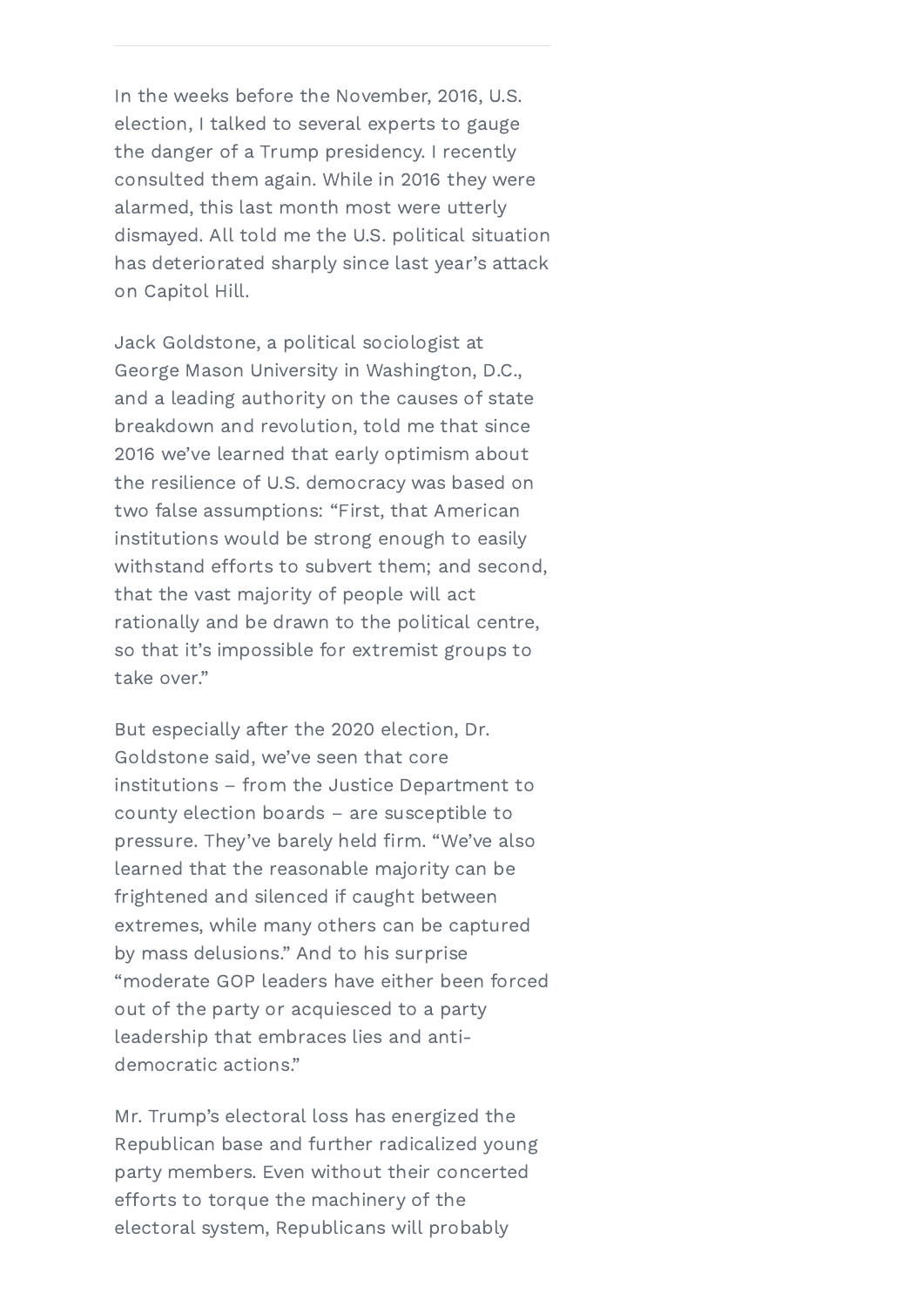take control of both the House of Representatives and Senate this coming November, because the incumbent party generally fares poorly in mid-term elections. Republicans could easily score a massive victory, with voters ground down by the pandemic, angry about inflation, and tired of President Joe Biden bumbling from one crisis to another. Voters who identify as Independents are already migrating toward Republican candidates.

Once Republicans control Congress, Democrats will lose control of the national political agenda, giving Mr. Trump a clear shot at recapturing the presidency in 2024. And once in office, he will have only two objectives: vindication and vengeance.

A U.S. civil-military expert and senior federal appointee I consulted noted that a re-elected president Trump could be totally unconstrained, nationally and internationally.

U.S. military, a bulwark institution ardently During the first Trump administration, at many milley, onor by are acception throughout insurrection, ordered military officials to include him in any decision process involving Iario di A crucial factor determining how much constraint he faces will be the response of the committed to defending the Constitution. members of the military repeatedly resisted the president's authoritarian impulses and tried to anticipate and corral his rogue behaviour – most notably when Joint Chiefs Chairman General Mark Milley, shortly after the Capitol the use of military force.

BUL III a Second Trump administration, this with lackeys and sycophants, he could so But in a second Trump administration, this expert suggested, the bulwark could [crumble.](https://can01.safelinks.protection.outlook.com/?url=https%3A%2F%2Fwww.washingtonpost.com%2Fopinions%2F2021%2F12%2F17%2Featon-taguba-anderson-generals-military%2F&data=04%7C01%7CLJutras%40globeandmail.com%7C3f84cd1eaac546dd27bb08d9c59fa629%7C44376110425e46ab942e26c9518bfd03%7C1%7C0%7C637758112819288142%7CUnknown%7CTWFpbGZsb3d8eyJWIjoiMC4wLjAwMDAiLCJQIjoiV2luMzIiLCJBTiI6Ik1haWwiLCJXVCI6Mn0%3D%7C2000&sdata=9wUPOoo04tcXFAYGVSHzRaLhR6N9oZc3RM8H6z%2FRzXA%3D&reserved=0) By replacing the civilian leadership of the Department of Defense and the Joint Chiefs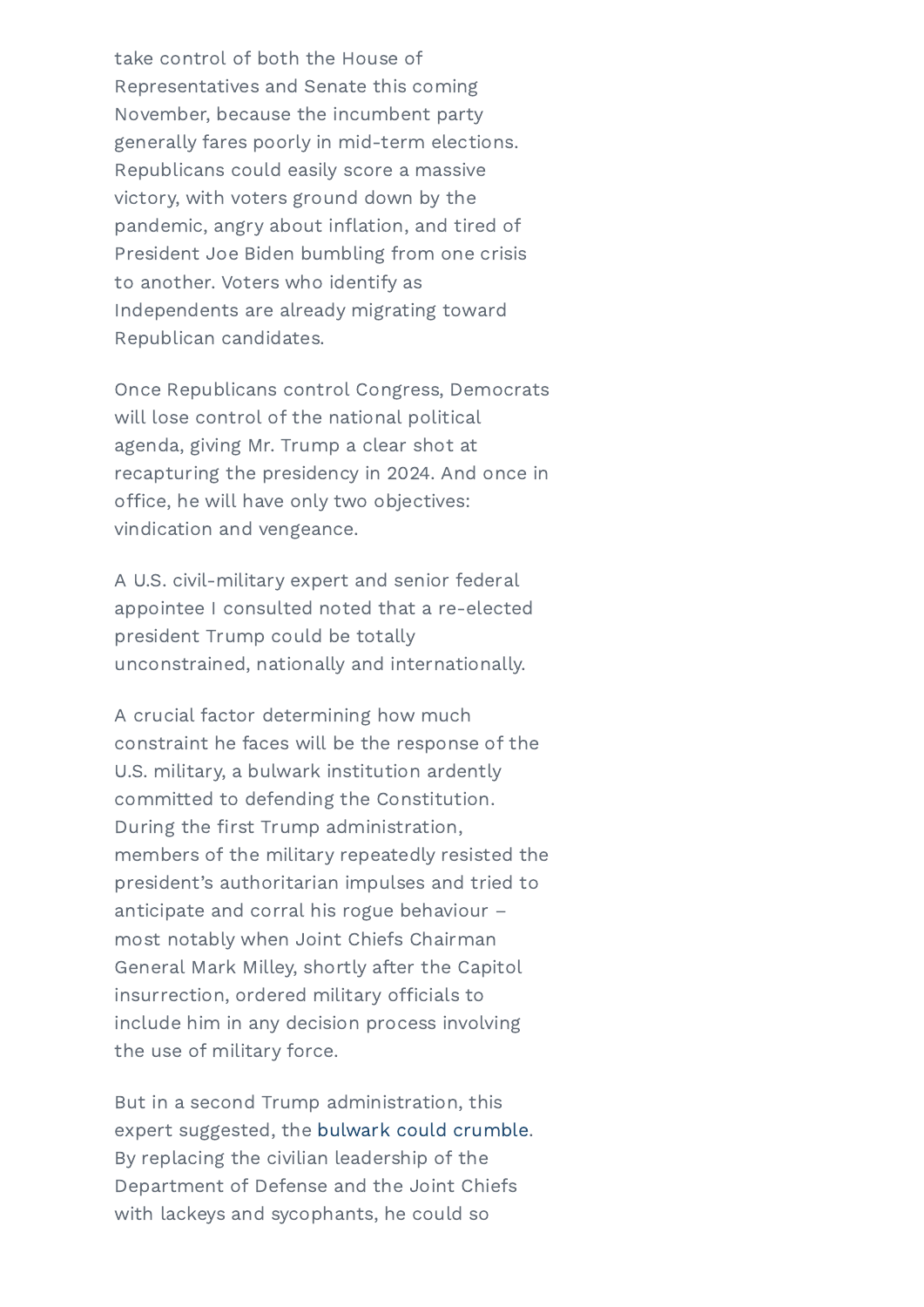infiltrate the Department with his people that he'll be able to bend it to his will.

After four years of Mr. Trump's bedlam, the U.S. under Mr. Biden has been comparatively calm. Politics in the U.S. seems to have stabilized.

But absolutely nothing has stabilized in America. The country's problems are systemic and deeply entrenched – and events could soon spiral out of control.

Stay connected with Thomas Homer-Dixon Hungary, with its coercive legal apparatus of with its chronic social distemper and First nationalist autocracy. All agreed that under a marginalized and right-wing Christian groups paramilitary groups will rise sharply. The experts I consulted described a range of possible outcomes if Mr. Trump returns to power, none benign. They cited particular countries and political regimes to illustrate where he might take the U.S.: Viktor Orban's "illiberal democracy"; Jair Bolsonaro's Brazil, administrative dysfunction; or Vladimir Putin's Russia, with its harsh one-man hypersecond Trump administration, liberalism will be super-empowered, while violence by vigilante,

incompetence, will never be able to achieve full authoritarian control. Others believe the may be a serious control of the angle of the serious control of the serious control of the serious control of the serious control of the serious control of the serious control of the serious control of the serious control base – so fanatically loyal to Mr. Trump – can't disiointed and diffuse that Mr. Trump, Looking further down the road, some think that authority in American federalism is so especially given his manifest managerial pendulum will ultimately swing back to the Democrats when Republican mistakes accumulate, or that the radicalized Republican grow larger and will dissipate when its hero leaves the stage.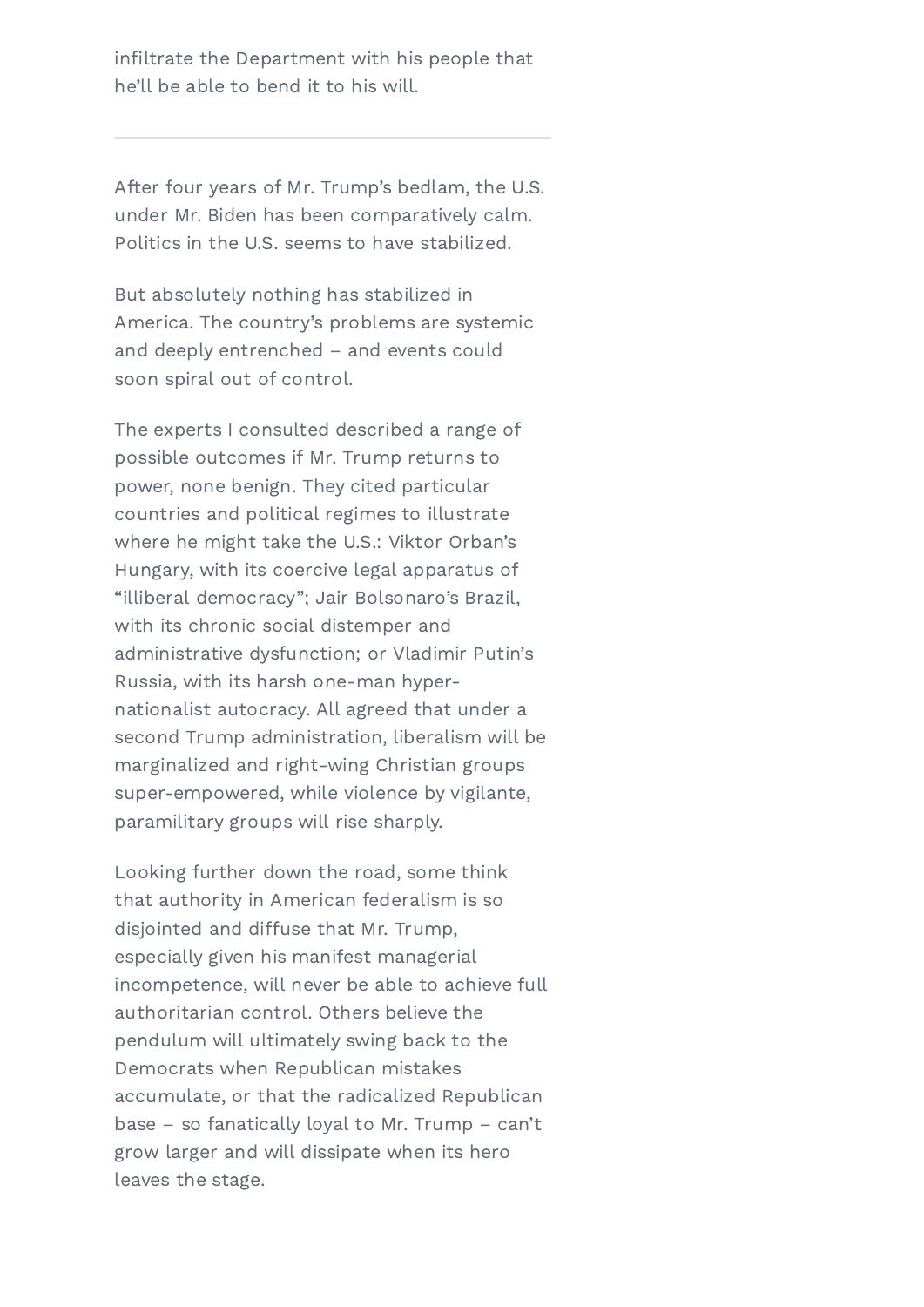One can hope for these outcomes, because there are far worse scenarios. Something resembling civil war is one. Many pathways could take the country there – some described in Stephen Marche's new book The Next Civil War: Dispatches from the American Future. The most plausible start with a disputed 2024 [presidential](https://can01.safelinks.protection.outlook.com/?url=https%3A%2F%2Fwww.washingtonpost.com%2Fopinions%2F2021%2F09%2F23%2Frobert-kagan-constitutional-crisis%2F&data=04%7C01%7CLJutras%40globeandmail.com%7C3f84cd1eaac546dd27bb08d9c59fa629%7C44376110425e46ab942e26c9518bfd03%7C1%7C0%7C637758112819288142%7CUnknown%7CTWFpbGZsb3d8eyJWIjoiMC4wLjAwMDAiLCJQIjoiV2luMzIiLCJBTiI6Ik1haWwiLCJXVCI6Mn0%3D%7C2000&sdata=37PsbIOVOeT5nMlZGiQJ52HJ6ejedi4zFcQee0i%2BXOg%3D&reserved=0) election. Perhaps Democrats squeak out a victory, and Republican states refuse to recognize the result. Or conversely, perhaps Republicans win, but only because Republican state legislatures override voting results; then Democratic protestors attack those legislatures. In either circumstance, much will depend on whether the country's military splits along partisan lines.

one, that may portend an even more dire ruture<br>for the U.S.: the Weimar Republic. The situation m demany in the relied and carry reced mad<br>course sui generis: in particular, the country war, internal revolution and hyperinflation –  $B$ ut as I read a history of the doomed republic Email unnerving parallels with the current U.S. But there's another political regime, a historical one, that may portend an even more dire future in Germany in the 1920s and early 1930s was of had experienced staggering traumas – defeat in while the country's commitment to liberal democracy was weakly rooted in its culture. this past summer, I tallied no fewer than five situation.

political program to seize the state. Second, a bald falsehood about how enemies inside the polity had betrayed the country – for the Nazis, radicalizing and mobilizing followers. Third, First, in both cases, a charismatic leader was © 2022 Thomas Homer-Dixon | All Rights Reserved | Website by the forces they helped unleash. Fourth, able to unify right-wing extremists around a the "stab in the back," and for Trumpists, the Big Lie – was a vital psychological tool for conventional conservatives believed they could control and channel the charismatic leader and rising extremism but were ultimately routed by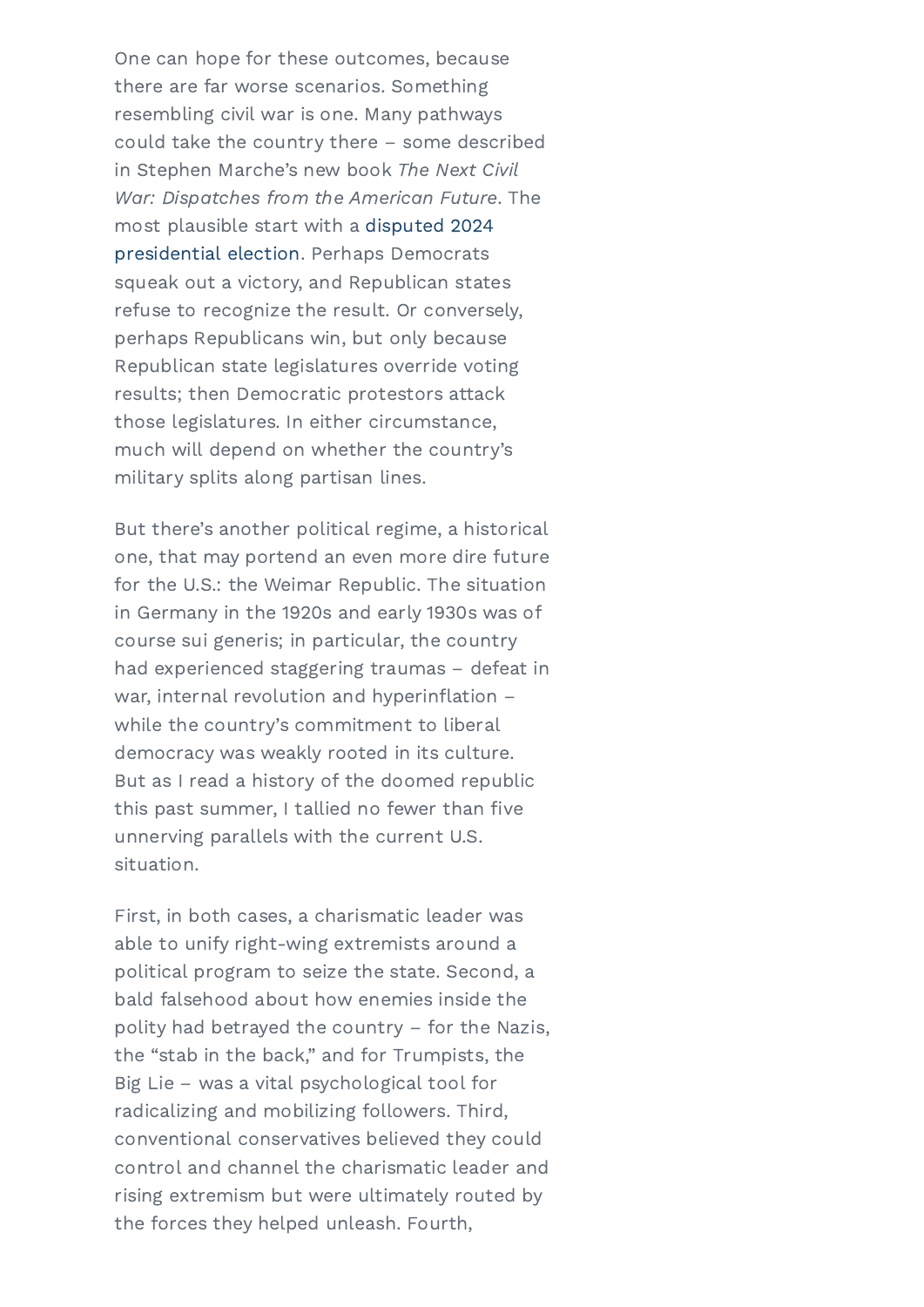ideological opponents of this rising extremism squabbled among themselves; they didn't take the threat seriously enough, even though it was growing in plain sight; and they focused on marginal issues that were too often red meat for the extremists. (Today, think toppling statues.)

generally don't anse from explicit errorts to<br>forge an authoritarian society, but from the Name understandings of how it can stay safe and To my mind, though, the fifth parallel is the most disconcerting: the propagation of a "hardline security doctrine." Here I've been influenced by the research of Jonathan Leader Maynard, a young English scholar who is emerging as one of the world's most brilliant thinkers on the links between ideology, extremism and violence. In a forthcoming book, Ideology and Mass Killing, Dr. Leader Maynard argues that extremist right-wing ideologies generally don't arise from explicit efforts to radicalization of a society's existing secure in the face of alleged threats.

threat, self-defence, punishment, war, and which regimes organize campaigns of violent Hardliners increasingly dominate Trumpist Homes-Dixon. Your personal information is safe and will not be shared with any one. You have shared with any one. You  $\lq$  dangerous enemies that frequently operate in Hardline conceptions of security are "radicalized versions of familiar claims about duty," he writes. They are the foundation on persecution and terror. People he calls "hardliners" believe the world contains many and through purported 'civilian' groups." circles now.

doctrine is widely accepted within a political following its dictates. Fear of "true believers" Dr. Leader Maynard then makes a complementary argument: Once a hardline movement, it becomes an "infrastructure" of ideas and incentives that can pressure even those who don't really accept the doctrine into shifts the behaviour of the movement's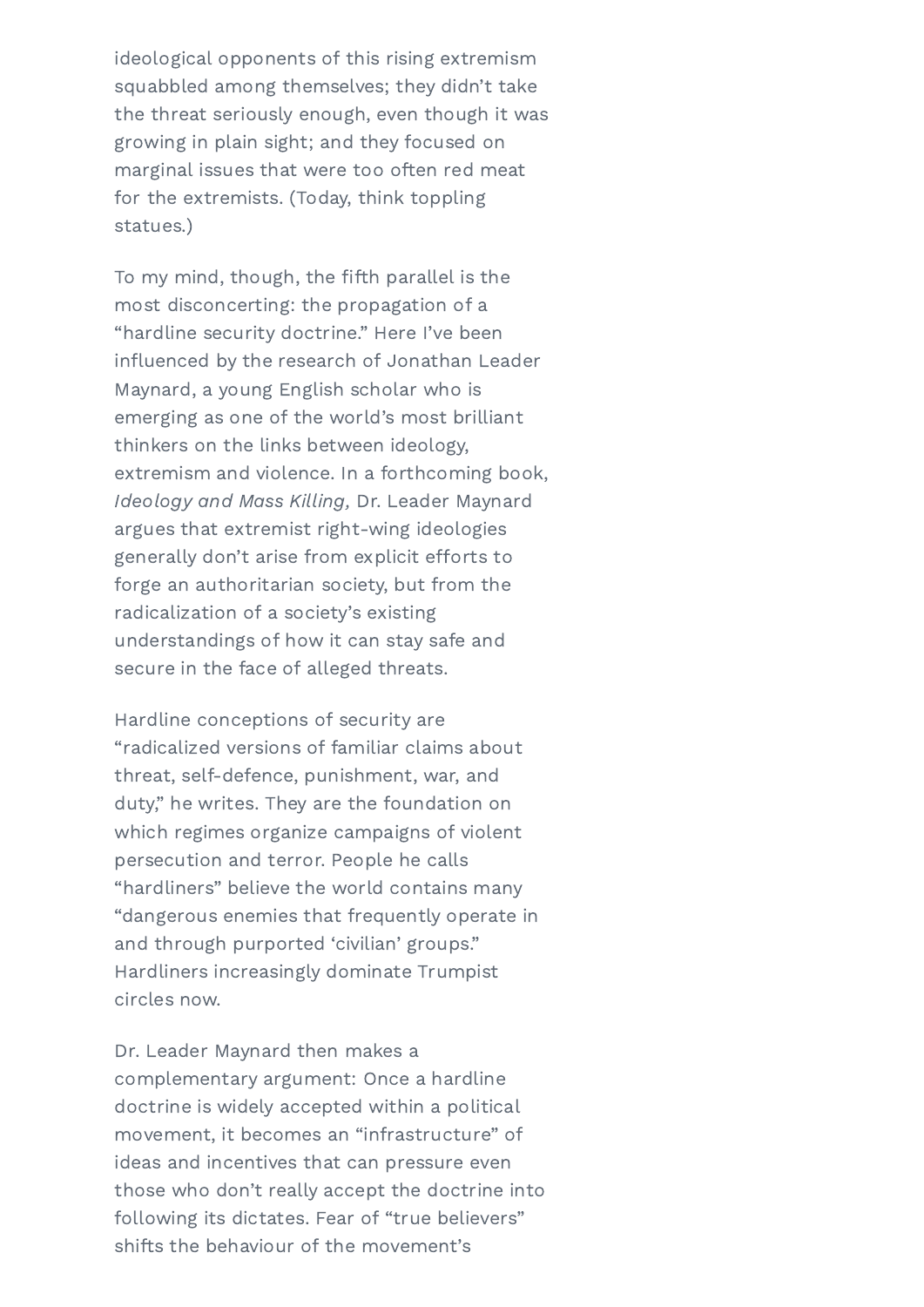moderates toward extremism. Sure enough, the experts I recently consulted all spoke about how fear of crossing Mr. Trump's base – including fear for their families' physical safety – was forcing otherwise sensible Republicans to fall into line.

m the midst of crisis – caused by the pandernic,<br>obviously – but it could experience far worse Name China, or a financial crisis when economic The rapid propagation of hardline security doctrines through a society, Dr. Leader Maynard says, typically occurs in times of political and economic crisis. Even in the Weimar Republic, the vote for the National Socialists was closely correlated with the unemployment rate. The Nazis were in trouble (with their share of the vote falling and the party beset by internal disputes) as late as 1927, before the German economy started to contract. Then, of course, the Depression hit. The United States today is in the midst of crisis – caused by the pandemic, before long: perhaps a war with Russia, Iran or bubbles caused by excessive liquidity burst.

pushing polarization toward an irreversible parallel with Weimar: democratic collapse the wrecking ball that demolishes democracy, but the process will produce a political and social shambles. Still, through targeted the state – the bureaucrats, officials and someone ideal to bring about the first stage, more ma[nagerially](https://homerdixon.com/privacy-policy) competent ruler, after Mr. Beyond a certain threshold, other new research shows, political extremism [feeds](https://can01.safelinks.protection.outlook.com/?url=https%3A%2F%2Fwww.pnas.org%2Fcontent%2F118%2F50%2Fe2102149118&data=04%7C01%7CLJutras%40globeandmail.com%7C3f84cd1eaac546dd27bb08d9c59fa629%7C44376110425e46ab942e26c9518bfd03%7C1%7C0%7C637758112819288142%7CUnknown%7CTWFpbGZsb3d8eyJWIjoiMC4wLjAwMDAiLCJQIjoiV2luMzIiLCJBTiI6Ik1haWwiLCJXVCI6Mn0%3D%7C2000&sdata=LPFLCvKRbF89xFV0RX7Q1uVeSE4yRhFR3pyzKJN5guc%3D&reserved=0) on itself, [tipping](https://can01.safelinks.protection.outlook.com/?url=https%3A%2F%2Fwww.pnas.org%2Fcontent%2F118%2F50%2Fe2102144118&data=04%7C01%7CLJutras%40globeandmail.com%7C3f84cd1eaac546dd27bb08d9c59fa629%7C44376110425e46ab942e26c9518bfd03%7C1%7C0%7C637758112819288142%7CUnknown%7CTWFpbGZsb3d8eyJWIjoiMC4wLjAwMDAiLCJQIjoiV2luMzIiLCJBTiI6Ik1haWwiLCJXVCI6Mn0%3D%7C2000&sdata=8rDgCS4kiJrs6EpvdIg2JoBUBOsZBzzscIOMh%2FO4YL4%3D&reserved=0) point. This suggests a sixth potential followed by the consolidation of dictatorship. Mr. Trump may be just a warm-up act – but not the second. Returning to office, he'll be harassment and dismissal, he'll be able to thin the ranks of his movement's opponents within technocrats who oversee the non-partisan functioning of core institutions and abide by the rule of law. Then the stage will be set for a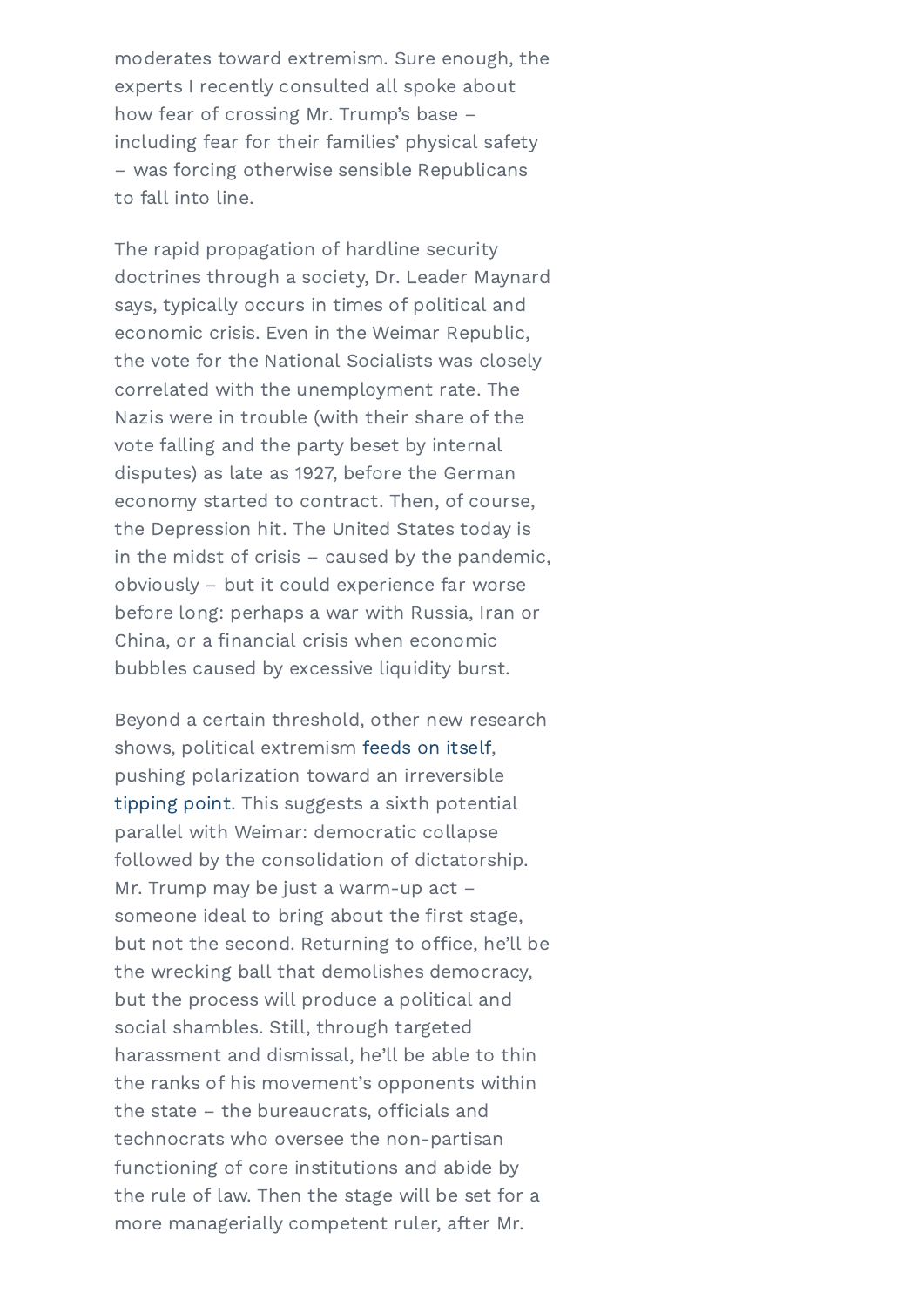Trump, to bring order to the chaos he's created.

A terrible storm is coming from the south, and Canada is woefully unprepared. Over the past year we've turned our attention inward, distracted by the challenges of COVID-19, reconciliation, and the accelerating effects of climate change. But now we must focus on the urgent problem of what to do about the likely unravelling of democracy in the United States.

aggressive, reactive nationalism, Mr. Trump my interlocutors put it euphemistically. We need to start by fully recognizing the magnitude of the danger. If Mr. Trump is reelected, even under the more-optimistic scenarios the economic and political risks to our country will be innumerable. Driven by "could isolate Canada continentally," as one of

First Control of the Second Second Second Second Second Second Second Second Second Second Second Second Second Second Second Second Second Second Second Second Second Second Second Second Second Second Second Second Secon federation's history. What happens, for fleeing persecution arrive in our country, and Under the less-optimistic scenarios, the risks to our country in their cumulative effect could easily be existential, far greater than any in our instance, if high-profile political refugees the U.S. regime demands them back. Do we comply?

iournalist who remains one of the few Homer-Dixon. Your personal information is safe and will not be shared with anyone. You may up to million at any search..., are considered to the component of the control of the control of the control of the control of the control of the control of the control of the control of the control of the control of the control of the control In this context, it's worth noting the words of democracy means that the countries that have uemocracy means that the countries that have<br>[abandon](http://vibrantcontent.ca/)ed it will get a dictator." he said. "And Dmitry Muratov, the courageous Russian independent voices standing up to Mr. Putin and who just received the Nobel Prize for Peace. At a news [conference](https://can01.safelinks.protection.outlook.com/?url=https%3A%2F%2Fwww.nytimes.com%2F2021%2F12%2F09%2Fworld%2Feurope%2Frussian-dimitri-muratov-nobel.html&data=04%7C01%7CLJutras%40globeandmail.com%7C3f84cd1eaac546dd27bb08d9c59fa629%7C44376110425e46ab942e26c9518bfd03%7C1%7C0%7C637758112819288142%7CUnknown%7CTWFpbGZsb3d8eyJWIjoiMC4wLjAwMDAiLCJQIjoiV2luMzIiLCJBTiI6Ik1haWwiLCJXVCI6Mn0%3D%7C2000&sdata=mb1bvHTIJpd%2Fj4Af%2BN4%2Bh2gzzfEwuV%2BZ4ds6VDlCTro%3D&reserved=0) after the awards ceremony in Oslo, as Russian troops and Muratov spoke of the iron link between authoritarianism and war. "Disbelief in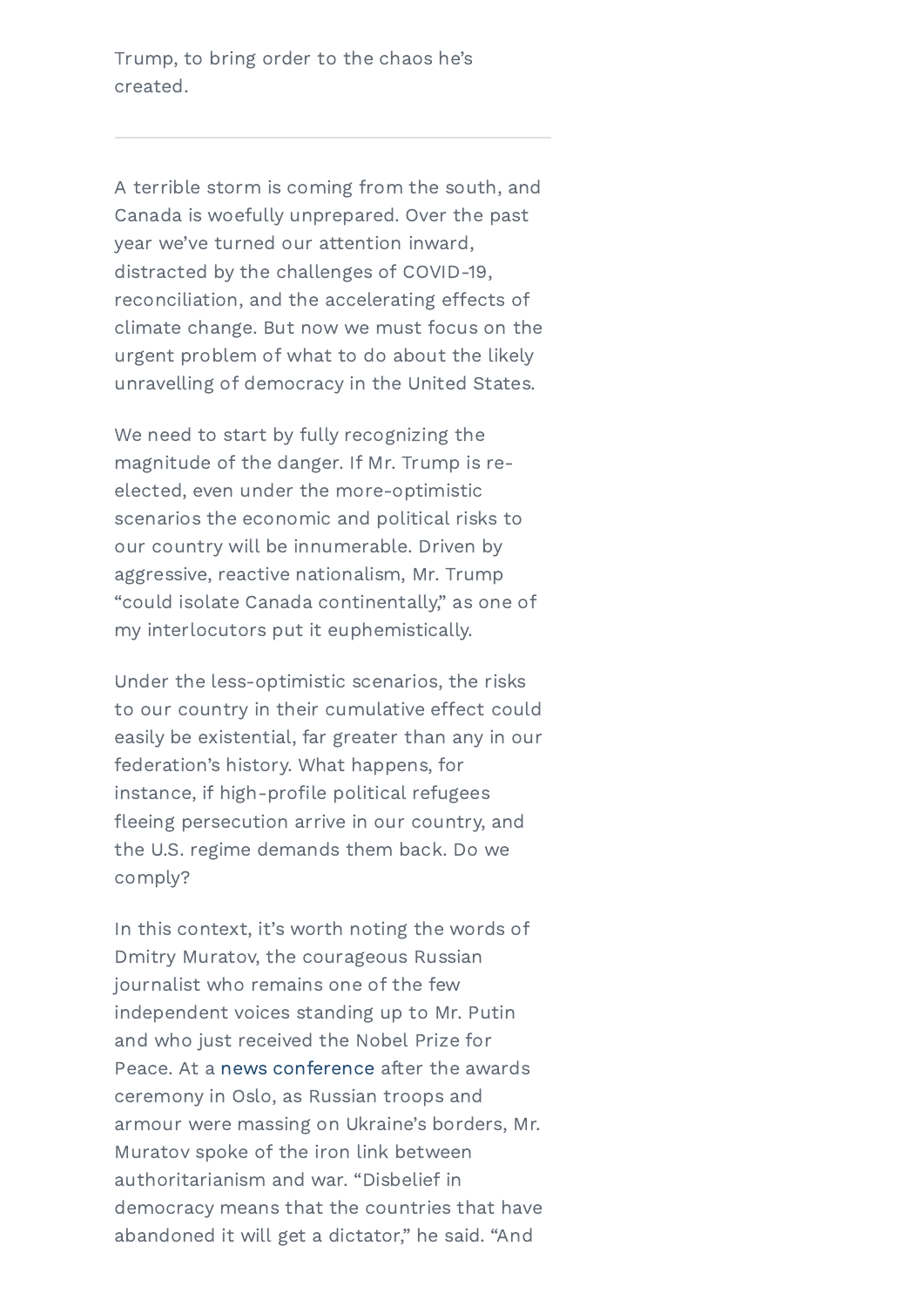where there is a dictatorship, there is a war. If we refuse democracy, we agree to war."

Canada is not powerless in the face of these forces, at least not yet. Among other things, over [three-quarters](https://can01.safelinks.protection.outlook.com/?url=https%3A%2F%2Fwww.migrationpolicy.org%2Farticle%2Fcanadian-immigrants-united-states-2016&data=04%7C01%7CLJutras%40globeandmail.com%7C3f84cd1eaac546dd27bb08d9c59fa629%7C44376110425e46ab942e26c9518bfd03%7C1%7C0%7C637758112819288142%7CUnknown%7CTWFpbGZsb3d8eyJWIjoiMC4wLjAwMDAiLCJQIjoiV2luMzIiLCJBTiI6Ik1haWwiLCJXVCI6Mn0%3D%7C2000&sdata=kR04USa2svfyghvv84sx%2FfsYsM%2FpF8zwA3Hv7Tzlhlw%3D&reserved=0) of a million Canadian emigrants live in the United States – many highly placed and influential – and together they're a mass of people who could appreciably tilt the outcome of coming elections and the broader dynamics of the country's political process.

Status and the Committee with Thomas Homes Homes Homes Homes Homes Homes Homes Homes Homes Homes Homes Homes H<br>Will continue to operate in coming years, should receive regular intelligence analyses and social developments in the United States and federal government with continuing, specific But here's my key recommendation: The Prime Minister should immediately convene a standing, non-partisan Parliamentary committee with representatives from the five sitting parties, all with full security clearances. It should be understood that this committee regardless of changes in federal government. It briefings by Canadian experts on political and their implications for democratic failure there. And it should be charged with providing the guidance as to how to prepare for and respond to that failure, should it occur.

By clienting the data by cliential updates from Thomas from Thomas from Thomas from Thomas from Thomas from Thomas from Thomas from Thomas from Thomas from Thomas from Thomas from Thomas from Thomas from Thomas from Thomas clear vision of how to get past those dangers to a good future. Canada is itself flawed, but it's rise to this challenge. The search of the search of the search of the search of the search. neede to be noncet and not rated removed<br>be anchored in a realistic, evidence-based If hope is to be a motivator and not a crutch, it needs to be honest and not false. It needs to understanding of the dangers we face and a still one of the most remarkably just and prosperous societies in human history. It must